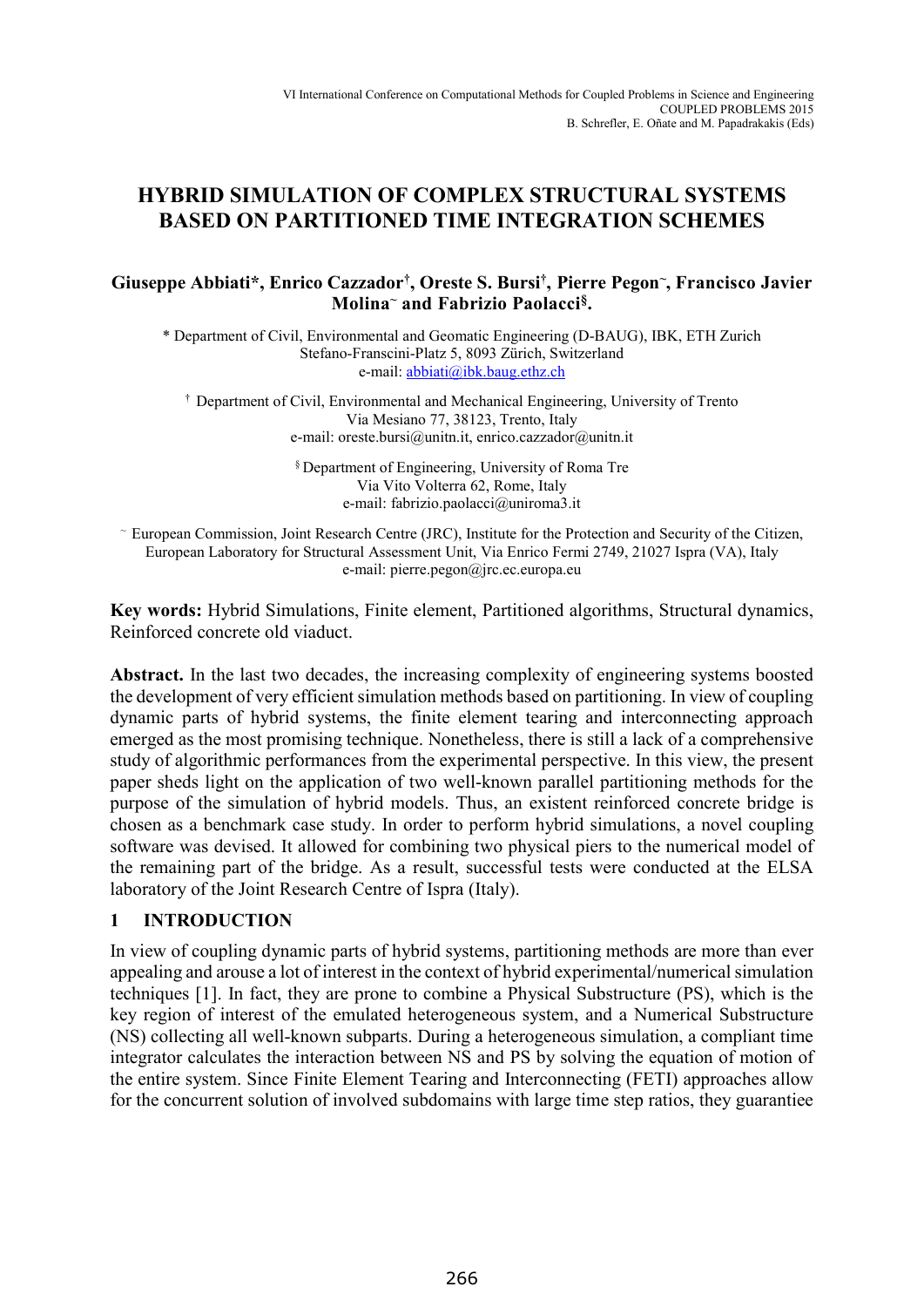a smooth stream of displacement commands on the PS, regardless the coarser time grid on the NS. In this context, [2] proved that velocity continuity on interface DoFs is the key solution to obtain unconditionally stable algorithms as long as all individual subdomains satisfy their own stability requirements. Along this line, Pegon and Magonette developed the PM method [3], which paved the way for parallel implementations of the FETI tailored to hybrid models. Interface energy dissipation and one order of accuracy loss in the subcycling case were stressed as major drawbacks. Moreover, the PM method needs for a starting procedure. Brun et al. proposed an improved variant of the PH algorithm [4], namely the modified PH method [5], which allows for computations in subdomains in a completely concurrent manner with no need for initialization and energy conserving.

Mixed implicit/explicit multi-time partitioning methods tailored to Newmark schemes are ripe for a profitable application to hybrid simulations. Nevertheless, there is still a lack of a comprehensive study of algorithmic performances from an experimental perspective. Along this line, this paper presents algorithmic implementations of both the PM and modified PH methods tailored to both numerical/physical nonlinear systems. A twelve-pier reinforced concrete bridge is introduced as reference case study. Then, numerical simulations of the dynamic response of the bridge emphasize pros and cons of both algorithms. Finally, the experimental implementation of the PM method, which allows for conducting hybrid simulations of aforementioned bridge at the ELSA Laboratory of the Joint Research Centre of Ispra (Italy) is presented.

## **2 PARTITIONED INTEGRATORS FOR SUBDOMAIN COUPLING IN HYBRID SIMULATIONS**

Both the PM and the modified PH algorithms are presented in this section. In detail, all implementations refer to the following set of coupled of nonlinear dynamic equations,

$$
\begin{cases}\n\mathbf{M}^{A}\ddot{\mathbf{u}}^{A} + \mathbf{R}^{A}(\mathbf{u}^{A}, \dot{\mathbf{u}}^{A}) + \mathbf{L}^{A^{T}}\mathbf{\Lambda} = \mathbf{F}^{A}(t) \\
\mathbf{M}^{B}\ddot{\mathbf{u}}^{B} + \mathbf{R}^{B}(\mathbf{u}^{B}, \dot{\mathbf{u}}^{B}) + \mathbf{L}^{B^{T}}\mathbf{\Lambda} = \mathbf{F}^{B}(t) \\
\mathbf{L}^{A}\dot{\mathbf{u}}^{A} + \mathbf{L}^{B}\dot{\mathbf{u}}^{B} = \mathbf{0}\n\end{cases}
$$
\n(1)

where, with regard to the generic subdomain k,  $M^k$  is the mass matrix;  $\mathbf{u}^k$ ,  $\mathbf{u}^k$  and  $\mathbf{u}^k$  are displacement, velocity and acceleration vectors,  $\mathbf{R}^k$  is the restoring force and  $\mathbf{F}^k(t)$  represents the external time-varying load.  $\mathbf{L}^k$  is a Boolean matrix that collocates interface DoFs on the related subdomain*.* According to [2], in order to obtain unconditionally stable algorithms as long as all individual subdomains satisfy their own stability requirements, velocity continuity on interface DoFs is pursued. For the sake of clarity, zero tangent stiffness  $K^k$  and damping  $\mathbf{C}^k$  matrices read,

$$
\mathbf{K}^{k} = \frac{\partial \mathbf{R}^{k}}{\partial \mathbf{u}^{k}}\bigg|_{\mathbf{u}^{k}, \dot{\mathbf{u}}^{k} = \mathbf{0}}, \mathbf{C}^{k} = \frac{\partial \mathbf{R}^{k}}{\partial \dot{\mathbf{u}}^{k}}\bigg|_{\mathbf{u}^{k}, \dot{\mathbf{u}}^{k} = \mathbf{0}}
$$
(3)

Both coupling method are supposed to handle a pair of arbitrary Newmark schemes with their own characteristic parameters, i.e.  $\beta_A$ ,  $\gamma_A$ , and  $\beta_B$ ,  $\gamma_B$ , for subdomains A and B, respectively [6].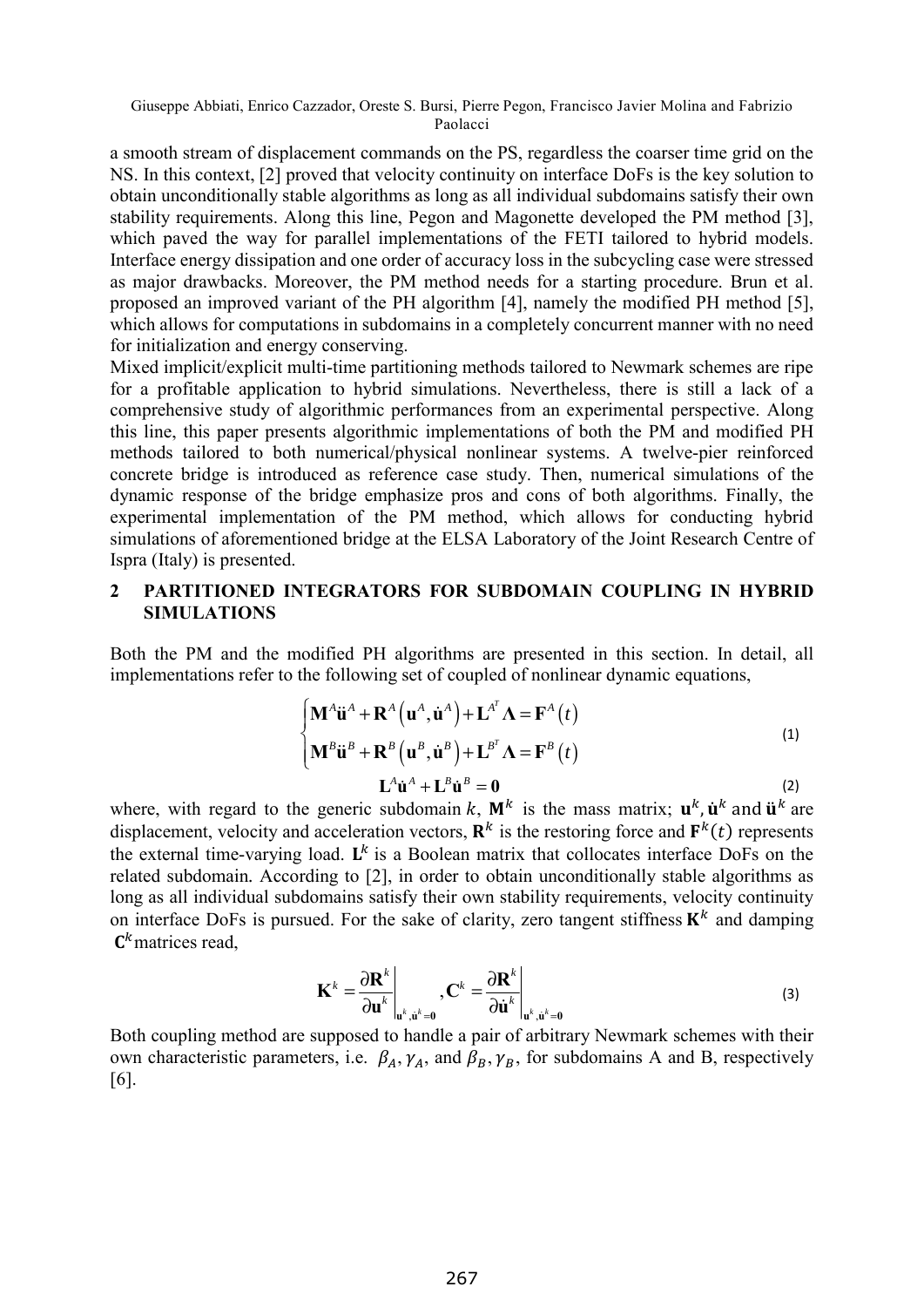Paolacci

## **2.1 The PM method**

The task sequence of the PM method, analyzed in depth in [7] is sketched in Figure 1. It clearly recalls the GC method [2]. However, a time step equal to  $2\Delta t_A$  is exploited in subdomain A in order to anticipate information on the subdomain B at the beginning of a new time step  $t_{n+1}$ .



The dashed line describes the ongoing parallel process in the two subdomains. Note that the synchronized exchange of information enables the parallel computation of both subdomains. The PM method is briefly summarized hereinafter.

Subdomain A  
\nif n == 1  
\nInitialization step on subdomain A from 
$$
t_n
$$
 to  
\n $t_{n+1}$   
\n $t_{n+1}$   
\n $t_{n+1}$   
\n $t_{n+1}$   
\n $t_{n+1}$   
\n $t_{n+1}$   
\n $t_{n+1}$   
\n $t_{n+1}$   
\n $t_{n+1}$   
\n $t_{n+1}$   
\n $t_{n+1}$   
\n $t_{n+1}$   
\n $t_{n+1}$   
\n $t_{n+1}$   
\n $t_{n+1}$   
\n $t_{n+1}$   
\n $t_{n+1}$   
\n $t_{n+1}$   
\n $t_{n+1}$   
\n $t_{n+1}$   
\n $t_{n+1}$   
\n $t_{n+1}$   
\n $t_{n+1}$   
\n $t_{n+1}$   
\n $t_{n+1}$   
\n $t_{n+1}$   
\n $t_{n+1}$   
\n $t_{n+1}$   
\n $t_{n+1}$   
\n $t_{n+1}$   
\n $t_{n+1}$   
\n $t_{n+1}$   
\n $t_{n+1}$   
\n $t_{n+1}$   
\n $t_{n+1}$   
\n $t_{n+1}$   
\n $t_{n+1}$   
\n $t_{n+1}$   
\n $t_{n+1}$   
\n $t_{n+1}$   
\n $t_{n+1}$   
\n $t_{n+1}$   
\n $t_{n+1}$   
\n $t_{n+1}$   
\n $t_{n+1}$   
\n $t_{n+1}$   
\n $t_{n+1}$   
\n $t_{n+1}$   
\n $t_{n+1}$   
\n $t_{n+1}$   
\n $t_{n+1}$   
\n $t_{n+1}$   
\n $t_{n+1}$   
\n $t_{n+1}$   
\n $t_{n+1}$   
\n $t_{n+1}$   
\n $t_{n$ 

Solution of the free problem on subdomain A from  $t_n$  to  $t_{n+2}$ 

$$
\tilde{\mathbf{u}}_{n+2}^{A,free} = \mathbf{u}_n^A + \dot{\mathbf{u}}_n^A 2\Delta t^A + \ddot{\mathbf{u}}_n^A \left(1/2 - \beta^A\right) \left(2\Delta t^A\right)
$$
\n
$$
\tilde{\mathbf{u}}_{n+2}^{A,free} = \dot{\mathbf{u}}_n^A + \ddot{\mathbf{u}}_n^A \left(1 - \gamma^A\right) \left(2\Delta t^A\right)
$$
\n
$$
\tilde{\mathbf{u}}_{n+2}^{A,free} = \mathbf{D}_2^{A^{-1}} \left(\mathbf{F}_{n+2}^A - \mathbf{R}^A \left(\tilde{\mathbf{u}}_{n+2}^{A,free}, \tilde{\mathbf{u}}_{n+2}^{A,free}\right)\right)
$$
\n
$$
\mathbf{u}_{n+2}^{A,free} = \mathbf{D}_2^{A^{-1}} \left(\mathbf{F}_{n+2}^A - \mathbf{R}^A \left(\tilde{\mathbf{u}}_{n+2}^{A,free}, \tilde{\mathbf{u}}_{n+2}^{A,free}\right)\right)
$$
\n
$$
\mathbf{u}_{n+2}^{B,line}
$$
\n
$$
\mathbf{u}_{n+2}^{B,line}
$$
\n
$$
\mathbf{u}_{n+2}^{B,free} = \mathbf{D}^{A^{-1}} \left(\mathbf{F}_{n+2}^A - \mathbf{R}^A \left(\tilde{\mathbf{u}}_{n+2}^{A,free}, \tilde{\mathbf{u}}_{n+2}^{A,free}\right)\right)
$$
\n
$$
\mathbf{u}_{n+2}^{B,link} = -\mathbf{D}^{B^{-1}} \mathbf{L}^{B^T} \mathbf{\Lambda}_{n+2}^{-B}
$$

Subdomain A  
\nif n == 1  
\nInitialization step on subdomain A from 
$$
t_n
$$
 to  
\n $t_{n+1}$   
\n $\tilde{u}_{n+1}^{A,free} = u_n^A + \dot{u}_n^A \Delta t^A + \ddot{u}_n^A (1/2 - \beta^A) (\Delta t^A)$   
\n $\tilde{u}_{n+1}^{A,free} = \dot{u}_n^A + \dot{u}_n^A (\tilde{u}_{n+1}^{A} - \tilde{u}_n^A)(\Delta t^A)$   
\n $\tilde{u}_{n+1}^{A,free} = \dot{u}_n^A + \ddot{u}_n^A (\tilde{u}_{n+1}^{A} - \tilde{u}_n^A)(\Delta t^A)$   
\n $\tilde{u}_{n+1}^{A,free} = \dot{u}_n^A + \ddot{u}_n^A (\tilde{u}_{n+1}^{A} - \tilde{u}_n^A)(\Delta t^A)$   
\n $\tilde{u}_{n+1}^{B,free} = \tilde{u}_{n+1}^{A,free} + \ddot{u}_n^A f_{n+1}^{B,free} \tilde{u}_{n+1}^{A} - \tilde{u}_n^A \Delta t^B + \ddot{u}_{n+1}^{B} \Delta t^B + \ddot{u}_{n+1}^{B} \Delta t^B$   
\n $\tilde{u}_{n+1}^{A,free} = D_1^{A^{-1}} (F_{n+1}^A - R^A (\tilde{u}_{n+1}^{A,free}, \tilde{u}_{n+1}^{A,free}))$   
\n $\tilde{u}_{n+1}^{B,free} = \ddot{u}_{n+1}^{A,free} + \ddot{u}_{n+1}^{A,free} \gamma^A (\Delta t^A)$   
\n $\tilde{u}_{n+1}^{B,free} = \ddot{u}_{n+1}^{A,free} + \ddot{u}_{n+1}^{A,free} \gamma^A (\Delta t^A)$   
\n $\tilde{u}_{n+1}^{B,free} = \ddot{u}_{n+1}^{A,free} + \ddot{u}_{n+1}^{A,free} \beta^A (\Delta t^A)$   
\n $\tilde{u}_{n+1}^{A,free} = \ddot{u}_{n+1}^{A,free} + \ddot{u}_{n+1}^{A,free$ 

Calculation of interface Lagrange multipliers

$$
\Lambda_{n+\frac{j}{ss}} = \mathbf{H}^{AB^{-1}} \Bigg( \mathbf{L}^A \dot{\mathbf{u}}^{A,free}_{n+\frac{j}{ss}} + \mathbf{L}^B \dot{\mathbf{u}}^{B,free}_{n+\frac{j}{ss}} \Bigg)
$$

Solution of the link problem on subdomain B

$$
\ddot{\mathbf{u}}_{\substack{n+j \ s s}}^{B,link} = -\mathbf{D}^{B^{-1}}\mathbf{L}^{B^{T}}\mathbf{\Lambda}_{\substack{n+j \ s s}}
$$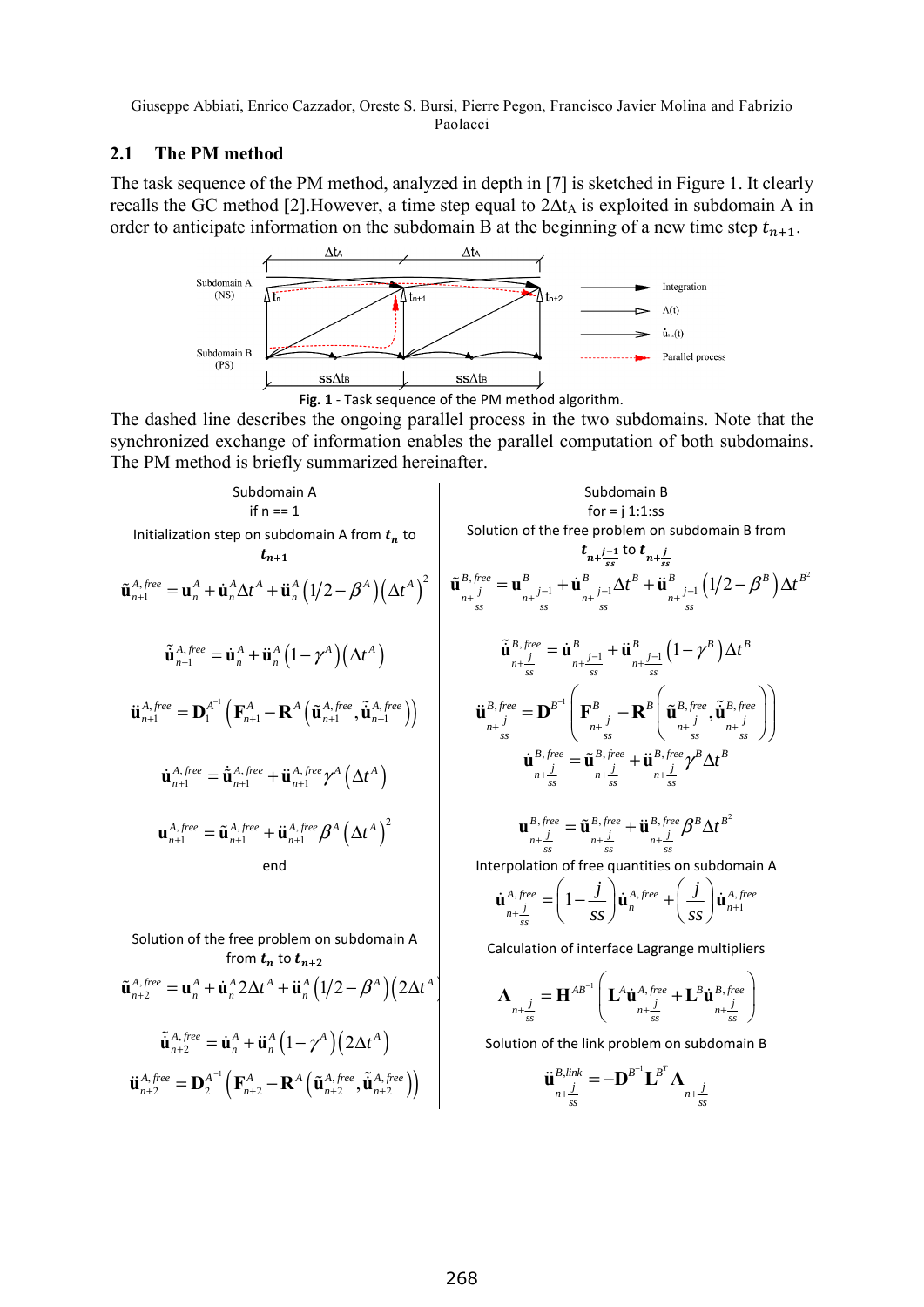$$
\dot{\mathbf{u}}_{n+2}^{A,free} = \dot{\tilde{\mathbf{u}}}_{n+2}^{A,free} + \ddot{\mathbf{u}}_{n+2}^{A,free} \gamma^A \left(2\Delta t^A\right)
$$
\n
$$
\mathbf{u}_{n+2}^{A,free} = \tilde{\mathbf{u}}_{n+2}^{A,free} + \ddot{\mathbf{u}}_{n+2}^{A,free} \beta^A \left(2\Delta t^A\right)^2
$$
\n
$$
\mathbf{u}_{n+2}^{B,link} = \ddot{\mathbf{u}}_{n+1}^{B,link} \beta^B \Delta t^B
$$
\n
$$
\mathbf{u}_{n+2}^{B,link} = \ddot{\mathbf{u}}_{n+1}^{B,link} \beta^B \Delta t^B
$$

 $B$ *, link*  $\rightarrow$   $B$ *, link*  $\beta B \wedge A B^2$  $\mathbf{u}^{B,\text{link}}_{n+\frac{j}{ss}} = \ddot{\mathbf{u}}^{B,\text{link}}_{n+\frac{j}{ss}} \beta^B \Delta t$ Coupled solution on subdomain B  $B = \mathbf{B} \cdot B$ , free  $\mathbf{B} \cdot B$ , link  $\sum_{n+\frac{j}{ss}}$  **u**<sub>n+</sub>**j u**<sub>n+</sub>**j**<sub>ss</sub>  $\ddot{\mathbf{u}}_{n+\underline{j}}^{B} = \ddot{\mathbf{u}}_{n+\underline{j}}^{B,free} + \ddot{\mathbf{u}}_{n+\underline{j}}^{B,}$  $B = \mathcal{B}, \text{free} \rightarrow B, \text{link}$  $\dot{\mathbf{u}}_{n+\frac{j}{ss}}^{B} = \dot{\mathbf{u}}_{n+\frac{j}{ss}}^{B,tree} + \dot{\mathbf{u}}_{n+\frac{j}{ss}}^{B,lin}$  $B = \mathbf{B}, \text{free} \in B, \text{link}$  $\mathbf{u}_{n+\frac{j}{ss}}^B = \mathbf{u}_{n+\frac{j}{ss}}^{B, \text{free}} + \mathbf{u}_{n+\frac{j}{ss}}^{B, \text{lim}}$ end

Solution of the link problem on subdomain A

$$
\ddot{\mathbf{u}}_{n+1}^{A,link} = -\mathbf{D}_{m}^{A^{-1}} \mathbf{L}^{A^{T}} \mathbf{\Lambda}_{n+1}
$$
\n
$$
\dot{\mathbf{u}}_{n+1}^{A,link} = \ddot{\mathbf{u}}_{n+1}^{A,link} \gamma^{A} \left( m \Delta t^{A} \right)
$$
\n
$$
\mathbf{u}_{n+1}^{A,link} = \ddot{\mathbf{u}}_{n+1}^{A,link} \beta^{A} \left( m \Delta t^{B} \right)^{2}
$$
\ncoupled solution on subdomain A

\n
$$
\ddot{\mathbf{u}}_{n+1}^{A} = \ddot{\mathbf{u}}_{n+1}^{A,free} + \ddot{\mathbf{u}}_{n+1}^{A,link}
$$
\n
$$
\dot{\mathbf{u}}_{n+1}^{A} = \dot{\mathbf{u}}_{n+1}^{A,free} + \dot{\mathbf{u}}_{n+1}^{A,link}
$$
\n
$$
\mathbf{u}_{n+1}^{A} = \mathbf{u}_{n+1}^{A,free} + \mathbf{u}_{n+1}^{A,link}
$$

where,

$$
\mathbf{D}_m^A = \mathbf{M}^A + \mathbf{C}^A \gamma^A m \Delta t^A + \mathbf{K}^A \beta^A \left( m \Delta t^A \right)^2 \tag{4}
$$

$$
\mathbf{D}^{B} = \mathbf{M}^{B} + \mathbf{C}^{B} \gamma^{B} \Delta t^{B} + \mathbf{K}^{B} \beta^{B} (\Delta t^{B})^{2}
$$
\n(5)

Since the PM method needs to be initialized, m is equal to 1 when n is equal to 0, and the PM method is equivalent to the GC method, which is a staggered procedure. After the initialization step, i.e.  $n > 0$ , m is equal to 2 and the two-step forward prediction allows for parallel implementations. For the purpose of HS, the restoring force of the PS  $\mathbb{R}^B$  is measured on physical specimens, after applying the trial displacement  $\widetilde{\mathbf{u}}_{n+\frac{j}{ss}}^{B, U}$  $^{B,free}_{i}$ . Moreover, based on previous equations, the Steklov-Poincare' operator  $H^{AB}$ , can be quantified as follows:

$$
\mathbf{L}^{A}\dot{\mathbf{u}}^{A}_{n+\underline{j}} + \mathbf{L}^{B}\dot{\mathbf{u}}^{B}_{n+\underline{j}} = \mathbf{L}^{A}\left(\dot{\mathbf{u}}^{A,free}_{n+\underline{j}} + \dot{\mathbf{u}}^{A,link}_{n+\underline{j}}\right) + \mathbf{L}^{B}\left(\dot{\mathbf{u}}^{B,free}_{n+\underline{j}} + \dot{\mathbf{u}}^{B,link}_{n+\underline{j}}\right)
$$
(6)

$$
\mathbf{L}^{A}\left(\dot{\mathbf{u}}_{n+\frac{j}{ss}}^{A,free}\right)+\mathbf{L}^{B}\left(\dot{\mathbf{u}}_{n+\frac{j}{ss}}^{B,free}\right)=\left(\mathbf{L}^{A}\mathbf{D}^{A^{-1}}\mathbf{L}^{A^{T}}\gamma^{A}\left(m\Delta t^{A}\right)+\mathbf{L}^{B}\mathbf{D}^{B^{-1}}\mathbf{L}^{B^{T}}\gamma^{B}\Delta t^{B}\right)\Lambda_{n+\frac{j}{ss}}=\mathbf{H}^{AB}\Lambda_{n+\frac{j}{ss}}
$$
(7)

So, the  $A_{n+\frac{j}{ss}}$  can be explicitly evaluated to cope with the synchronization requirements of HS. It is evident that the proposed method nicely suites the requirements of HS.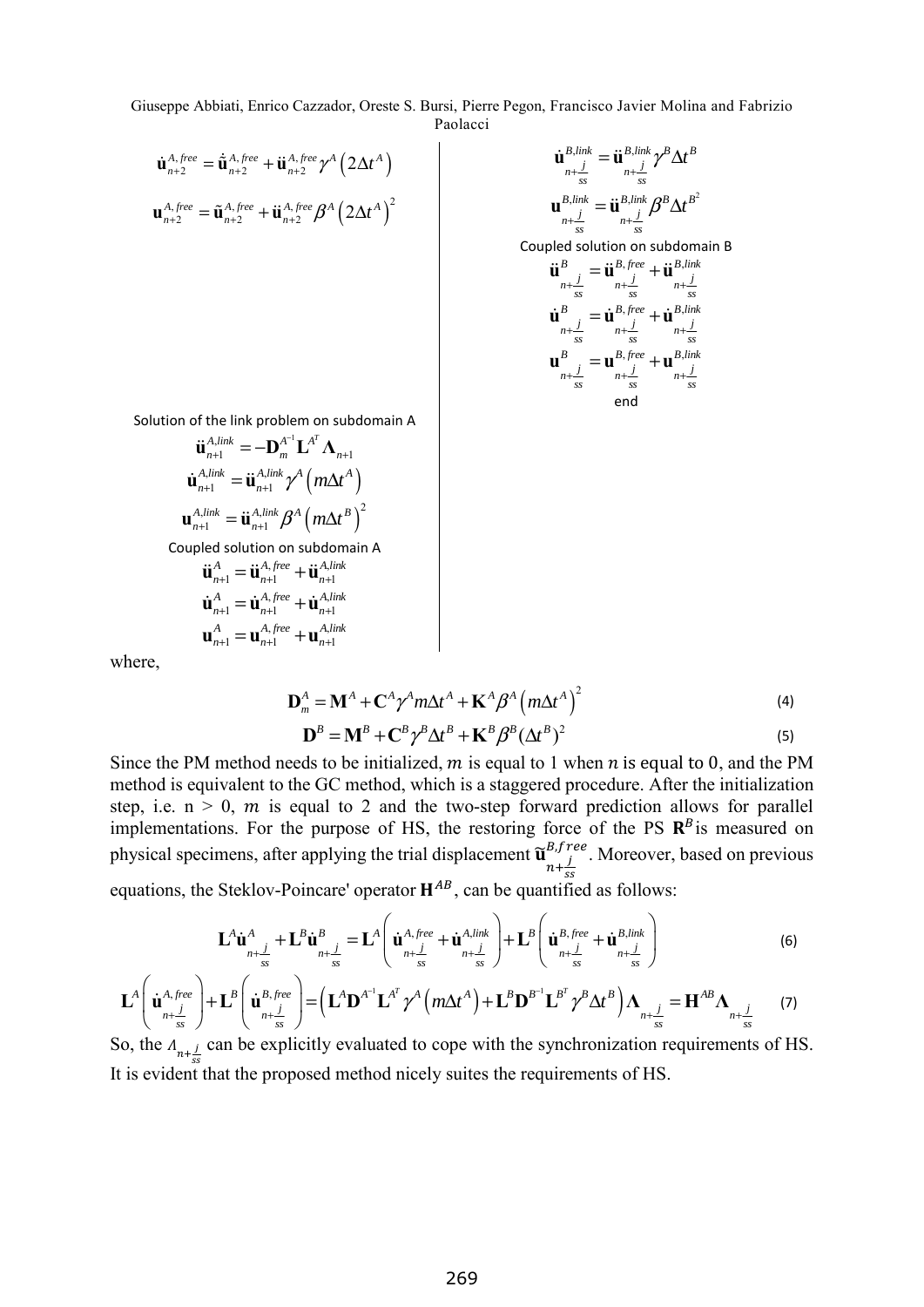Paolacci

## **2.2 The modified PH method**

The task sequence of the modified PH method [5] is sketched in Figure 2. As for the PM method, it clearly recalls the PH method [4]. However, the evaluation of the Lagrange multiplier vector  $\Lambda$  is done at the end of each macro time step  $\Delta t^A$ .



**Fig. 2** - Task sequence of the modified PH method algorithm.

The red line describes the ongoing parallel process in the two subdomains. Note that the synchronized exchange of information enables the parallel computation of both subdomains. The modified PH method is briefly summarized herein.

Subdomain A  
\nSolution of the free problem on subdomain A  
\nfrom 
$$
\mathbf{t}_n
$$
 to  $\mathbf{t}_{n+1}$   
\n $\tilde{\mathbf{u}}_{n+1}^{A,free} = \mathbf{u}_n^A + \dot{\mathbf{u}}_n^A \Delta t^A + \ddot{\mathbf{u}}_n^A (1/2 - \beta^A) \Delta t^A$   
\n $\tilde{\mathbf{u}}_{n+1}^{A,free} = \mathbf{u}_n^A + \ddot{\mathbf{u}}_n^A \Delta t^A + \ddot{\mathbf{u}}_n^A (1/2 - \beta^A) \Delta t^A$   
\n $\tilde{\mathbf{u}}_{n+1}^{B,free} = \mathbf{u}_n^A + \ddot{\mathbf{u}}_n^A \Delta t^A + \ddot{\mathbf{u}}_n^A (1/2 - \beta^A) \Delta t^A$   
\n $\tilde{\mathbf{u}}_{n+1}^{B,free} = \mathbf{u}_n^A + \ddot{\mathbf{u}}_n^A (1 - \gamma^A) \Delta t^A$   
\n $\tilde{\mathbf{u}}_{n+1}^{B,free} = \mathbf{u}_n^A + \ddot{\mathbf{u}}_n^A (1 - \gamma^A) \Delta t^A$   
\n $\tilde{\mathbf{u}}_{n+1}^{B,free} = \mathbf{u}_n^B, \ddot{f}_{n+1}^{B,free} = \ddot{\mathbf{u}}_{n+1}^{B,free} + \ddot{\mathbf{u}}_{n+1}^{B,free} (1 - \gamma^B) \Delta t^B$   
\n $\tilde{\mathbf{u}}_{n+1}^{B,free} = \mathbf{D}^{B^{-1}} \left( \mathbf{F}_{n+1}^A - \mathbf{R}^A \left( \tilde{\mathbf{u}}_{n+1}^{A,free}, \tilde{\mathbf{u}}_{n+1}^{A,free} \right) \right)$   
\n $\tilde{\mathbf{u}}_{n+1}^{B,free} = \tilde{\mathbf{u}}_{n+1}^{B,free} + \ddot{\mathbf{u}}_{n+1}^{B,free} + \ddot{\mathbf{u}}_{n+1}^{B,free} \gamma^B \Delta t^B$   
\n $\mathbf{u}_{n+1}^{A,free} = \tilde{\math$ 

Calculation of interface Lagrange multipliers

$$
\mathbf{V}_{n+1} = \begin{bmatrix} \mathbf{u}_{n+1}^{A, free^T} & \mathbf{u}_{n+1}^{A, free^T} & \mathbf{u}_{n+1}^{A, free^T} \end{bmatrix}^T_{\mathbf{V}_{n+1}^B} = \begin{bmatrix} \mathbf{u}_{n+1}^{B, free^T} & \mathbf{u}_{n+1}^{B, free^T} & \mathbf{u}_{n+1}^{B, free^T} & \mathbf{u}_{n+1}^{B, free^T} \end{bmatrix}^T
$$

$$
\mathbf{V}_{n+1} = \begin{bmatrix} \nabla P^T & \cdots & \nabla P^T & \cdots & \nabla P^T & \mathbf{u}_{n+1} & \nabla P^T & \mathbf{u}_{n+1} \end{bmatrix}^T
$$

$$
\mathbf{Calculation of link solutions}
$$

$$
\mathbf{W}_{n+1} = \mathbf{Y}^{AB} \Lambda_{n+1}
$$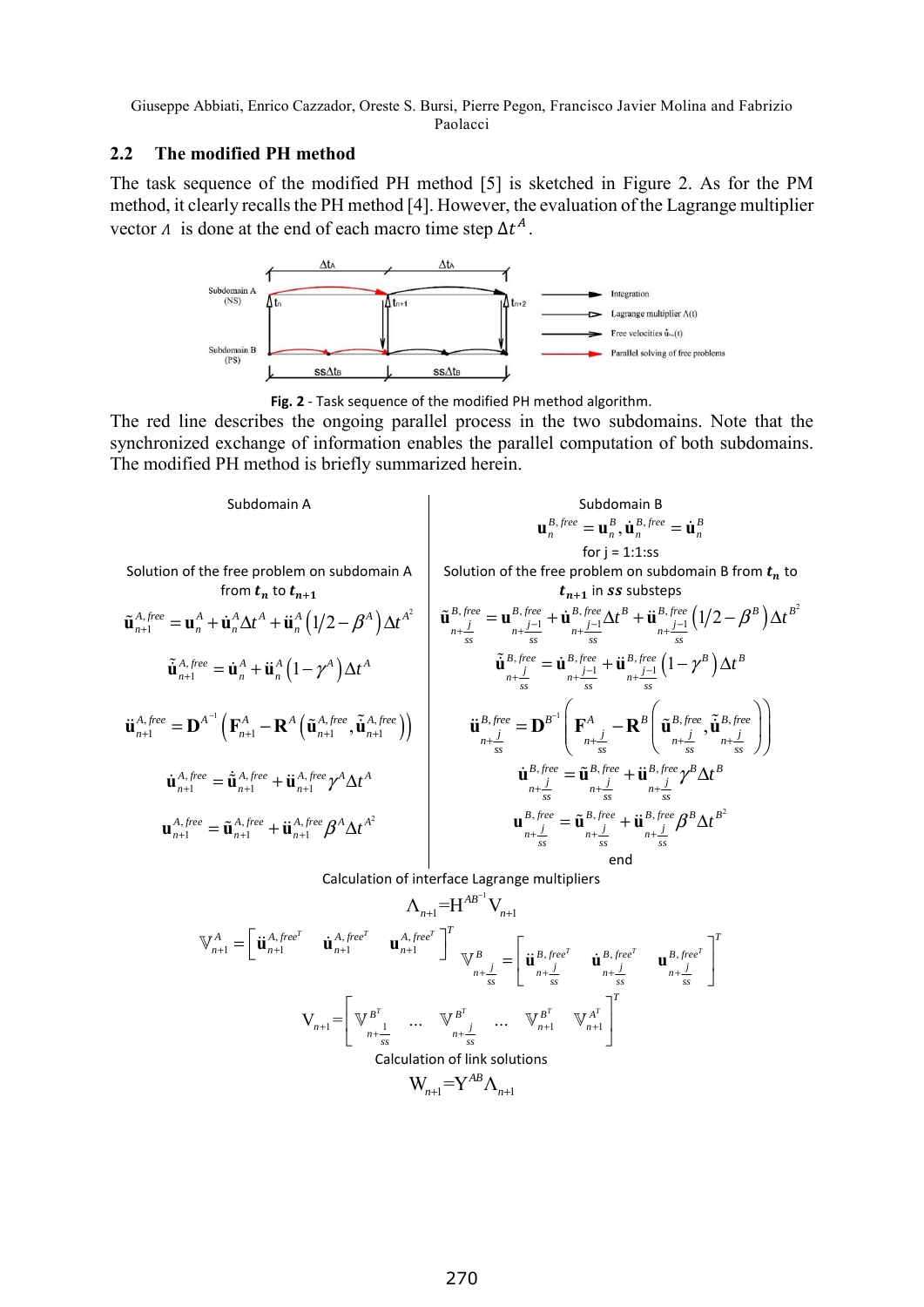$$
\mathbf{W}_{n+1} = \begin{bmatrix} \mathbf{W}_{n+1}^{B^T} & \cdots & \mathbf{W}_{n+1}^{B^T} & \mathbf{W}_{n+1}^{A^T} & \mathbf{W}_{n+1}^{A^T} \end{bmatrix}^T
$$
\n
$$
\mathbf{W}_{n+1}^{A} = \begin{bmatrix} \mathbf{u}_{n+1}^{A,link^{T}} & \mathbf{u}_{n+1}^{A,link^{T}} & \mathbf{u}_{n+1}^{A,link^{T}} \end{bmatrix}^T
$$
\nCalculation of the coupled solution

\n
$$
\mathbf{U}_{n+1} = \begin{bmatrix} \mathbf{u}_{n+1}^{B,link^{T}} & \mathbf{u}_{n+1}^{B,link^{T}} & \mathbf{u}_{n+1}^{B,link^{T}} & \mathbf{u}_{n+1}^{B,link^{T}} \end{bmatrix}^T
$$
\n
$$
\mathbf{U}_{n+1} = \begin{bmatrix} \mathbf{U}_{n+1}^{B^T} & \cdots & \mathbf{U}_{n+1}^{B^T} & \cdots & \mathbf{U}_{n+1}^{B^T} & \mathbf{U}_{n+1}^{A^T} \end{bmatrix}^T
$$
\n
$$
\mathbf{U}_{n+1} = \begin{bmatrix} \mathbf{u}_{n+1}^{A^T} & \mathbf{u}_{n+1}^{A^T} & \mathbf{u}_{n+1}^{A^T} \end{bmatrix}^T
$$
\n
$$
\mathbf{U}_{n+1}^{A} = \begin{bmatrix} \mathbf{u}_{n+1}^{A^T} & \mathbf{u}_{n+1}^{A^T} & \mathbf{u}_{n+1}^{A^T} \end{bmatrix}^T
$$
\n
$$
\mathbf{U}_{n+1}^{B} = \begin{bmatrix} \mathbf{u}_{n+1}^{B^T} & \mathbf{u}_{n+1}^{B^T} & \mathbf{u}_{n+1}^{B^T} & \mathbf{u}_{n+1}^{B^T} \end{bmatrix}^T
$$
\n
$$
\mathbf{U}_{n+1}^{A^T} = \begin{bmatrix} \mathbf{u}_{n+1}^{A^T} & \mathbf{u}_{n+1}^{A^T} & \mathbf{u}_{n+1}^{A^T} \end{bmatrix}^T
$$
\n<

where,

$$
\mathbf{D}^{A} = \mathbf{M}^{A} + \mathbf{C}^{A} \gamma^{A} \Delta_{t}^{A} + \mathbf{K}^{A} \beta^{A} \Delta t^{A^{2}}
$$
\n(8)

$$
\mathbf{D}^{B} = \mathbf{M}^{B} + \mathbf{C}^{B} \gamma^{B} \Delta_{t}^{B} + \mathbf{K}^{B} \beta^{B} \Delta t^{B^{2}}
$$
\n(9)

Derivation of both coupling operators  $H^{AB}$  and  $Y^{AB}$  are briefly summarized. They can be easily derived on the linearized system of coupled equations (1-2) rearranged in matrix form. To this end, the Newmark algorithm is condensed to the following matrix equation,

$$
\mathbb{M}^k \mathbb{U}_{n+1}^k = \mathbb{F}_{n+1}^k - \mathbb{N}^k \mathbb{U}_n^k
$$
\n(10)

where,

$$
\mathbb{M}^{k} = \begin{bmatrix} \mathbf{M}^{k} & \mathbf{0} & \mathbf{K}^{k} \\ -\gamma^{k} \Delta t^{k} \mathbf{I} & \mathbf{I} & \mathbf{0} \\ -\beta^{k} \Delta t^{k^{2}} \mathbf{I} & \mathbf{0} & \mathbf{I} \end{bmatrix} \qquad \mathbb{N}^{k} = \begin{bmatrix} \mathbf{0} & \mathbf{0} & \mathbf{0} \\ -\left(1-\gamma^{k}\right) \Delta t^{k} \mathbf{I} & -\mathbf{I} & \mathbf{0} \\ -\left(1/2 - \beta^{k}\right) \Delta t^{k^{2}} \mathbf{I} & -\Delta t^{k} \mathbf{I} & -\mathbf{I} \end{bmatrix}
$$
(11)  

$$
\mathbb{F}_{n+1}^{k} = \begin{bmatrix} \mathbf{F}_{n+1}^{k} \\ \mathbf{0} \\ \mathbf{0} \end{bmatrix} \qquad \qquad \mathbb{U}_{n+1}^{k} = \begin{bmatrix} \mathbf{u}_{n+1}^{k} \\ \mathbf{u}_{n+1}^{k} \\ \mathbf{u}_{n+1}^{k} \end{bmatrix}
$$
(12)

Accordingly, for a linearized system, the modified PH method can be expressed as,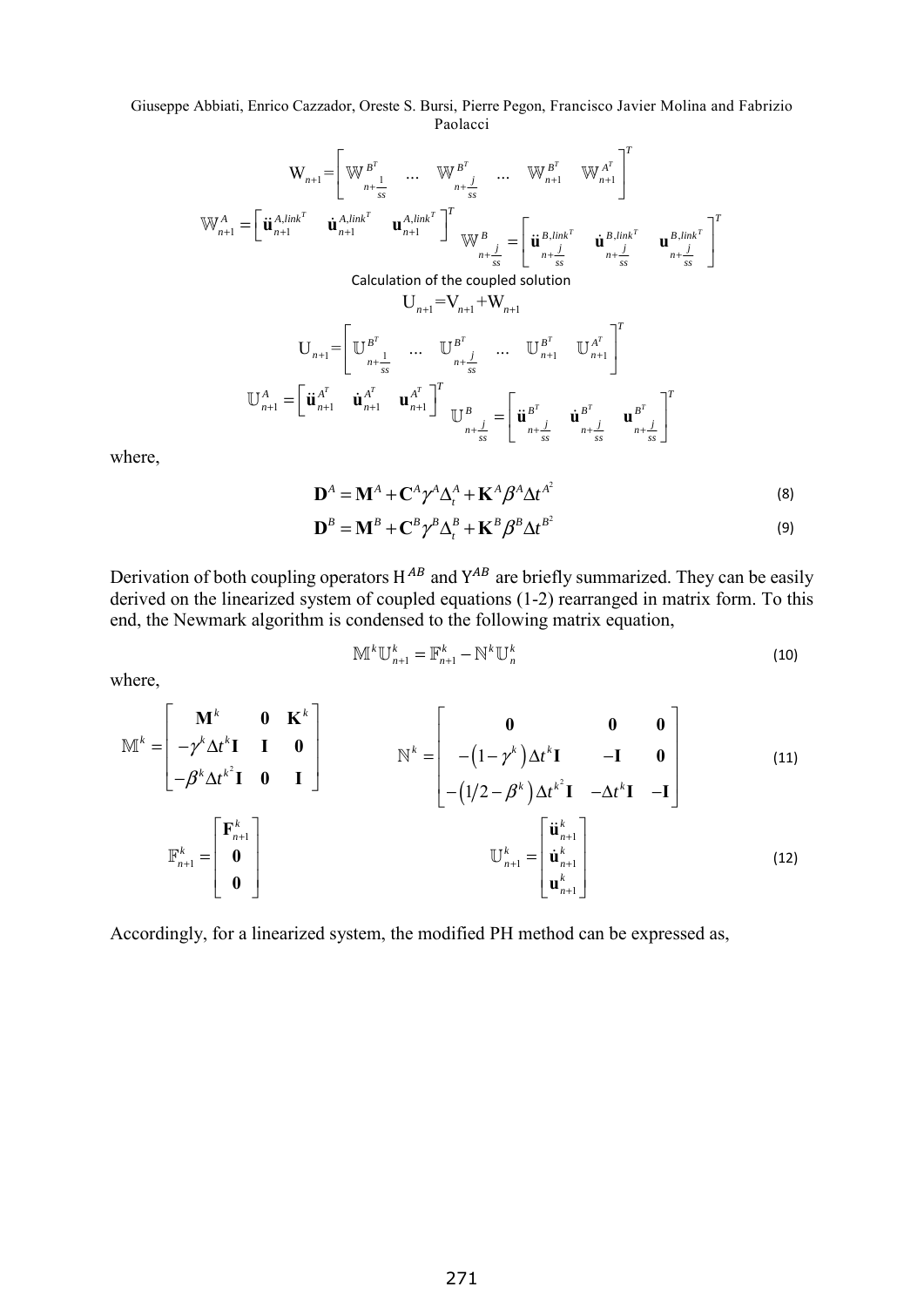$$
\begin{bmatrix}\nM^B & & & & & & & \\
N^B & \mathbb{M}^B & & & & & \\
& \ddots & \ddots & & & & \\
& & & \mathbb{N}^B & \mathbb{M}^B & & \\
& & & & \mathbb{E}^B & \mathbb{E}^A & \\
& & & & \mathbb{E}^B & \mathbb{E}^A & \\
& & & & \mathbb{E}^B & \mathbb{E}^A & \\
& & & & \mathbb{E}^B & \mathbb{E}^A & \\
& & & & \mathbb{E}^B & \mathbb{E}^A & \\
& & & & \mathbb{E}^B & \mathbb{E}^A & \\
& & & & \mathbb{E}^B & \mathbb{E}^A & \\
& & & & \mathbb{E}^B & \mathbb{E}^A & \\
& & & & \mathbb{E}^B & \mathbb{E}^A & \\
& & & & \mathbb{E}^B & \mathbb{E}^A & \\
& & & & \mathbb{E}^B & \mathbb{E}^A & \\
& & & & \mathbb{E}^B & \mathbb{E}^A & \\
& & & & \mathbb{E}^B & \mathbb{E}^A & \\
& & & & \mathbb{E}^A & \mathbb{E}^A & \\
& & & & & \mathbb{E}^A & \mathbb{E}^A \\
& & & & & \mathbb{E}^A & \mathbb{E}^A & \\
& & & & & \mathbb{E}^A & \mathbb{E}^A & \\
& & & & & \mathbb{E}^A & \mathbb{E}^A & \\
& & & & & \mathbb{E}^A & \mathbb{E}^A & \\
& & & & & \mathbb{E}^A & \mathbb{E}^A & \\
& & & & & \mathbb{E}^A & \mathbb{E}^A & \\
& & & & & \mathbb{E}^A & \mathbb{E}^A & \\
& & & & & \mathbb{E}^A & \mathbb{E}^A & \\
& & & & & \mathbb{E}^A & \mathbb{E}^A & \\
& & & & & \mathbb{E}^A & \mathbb{E}^A & \\
& & & & & \mathbb{E}^A & \mathbb{E}^A & \\
& & & & & \mathbb{E}^A & \mathbb{E}^A & \\
& & & & & \mathbb{E}^A & \mathbb{E}^A & \\
& & & & & \mathbb{E}^A & \mathbb{E}^A & \\
& & & & & \math
$$

Boolean matrices  $\mathbb{L}^k$  and  $\mathbb{B}^k$  localize Lagrange multipliers and coupling DoFs, respectively. Since the coupling of velocities was proved to favor the stability of the global scheme, they read,

$$
\mathbb{L}^{k} = \begin{bmatrix} \mathbf{L}^{k^{T}} & \mathbf{0} & \mathbf{0} \end{bmatrix}^{T}, \mathbb{B}^{k} = \begin{bmatrix} \mathbf{0} & \mathbf{L}^{k} & \mathbf{0} \end{bmatrix}
$$
(14)

The linear system (13) can be solved using a bordered system approach. Subdomain matrix blocks can be gathered together and the system expressed as:

$$
\begin{bmatrix} \mathbf{M} & \mathbf{L} \\ \mathbf{B} & \mathbf{0} \end{bmatrix} \begin{bmatrix} \mathbf{U}_{n+1} \\ \mathbf{\Lambda}_{n+1} \end{bmatrix} = \begin{bmatrix} \mathbf{F}_{n+1} \\ \mathbf{0} \end{bmatrix}
$$
 (15)

Since the global solution is the sum of free and link quantities,

$$
U_{n+1} = V_{n+1} + W_{n+1}
$$
 (16)

where,

$$
V_{n+1} = M^{-1} F_{n+1}
$$
 (17)

$$
W_{n+1} = -M^{-1}L\Lambda_{n+1} = Y^{AB}\Lambda_{n+1}
$$
\n(18)

The second block row of (24) can be split as follows,

$$
BU_{n+1} = BV_{n+1} + BW_{n+1} = 0
$$
\n(19)

Accordingly, Lagrange multipliers  $\lambda_{n+1}$  can be easily expressed through the Steklov-Poincaré operator  $H^{AB}$ , which is the dual Shur complement of the block matrix reported in (15),

$$
\Lambda_{n+1} = -\left(\text{BM}^{-1}\text{L}\right)^{-1}\text{BV}_{n+1} = \text{H}^{AB^{-1}}\text{V}_{n+1}
$$
\n(20)

In this way, the relevant energy at the interface is preserved.

#### **3 THE RIO TORTO BRIDGE CASE STUDY**

The Rio Torto viaduct is a RC structure built during the sixties and located between Florence and Bologna in Italy. Twelve portal piers support the thirteen-span bay deck of each independent roadway as shown in Figure 3. End spans measure 29 m, whilst internal spans 33 m. Six Gerber saddles are present in the middle of the bridge and close to both abutments. Additional details can be found in [8, 9].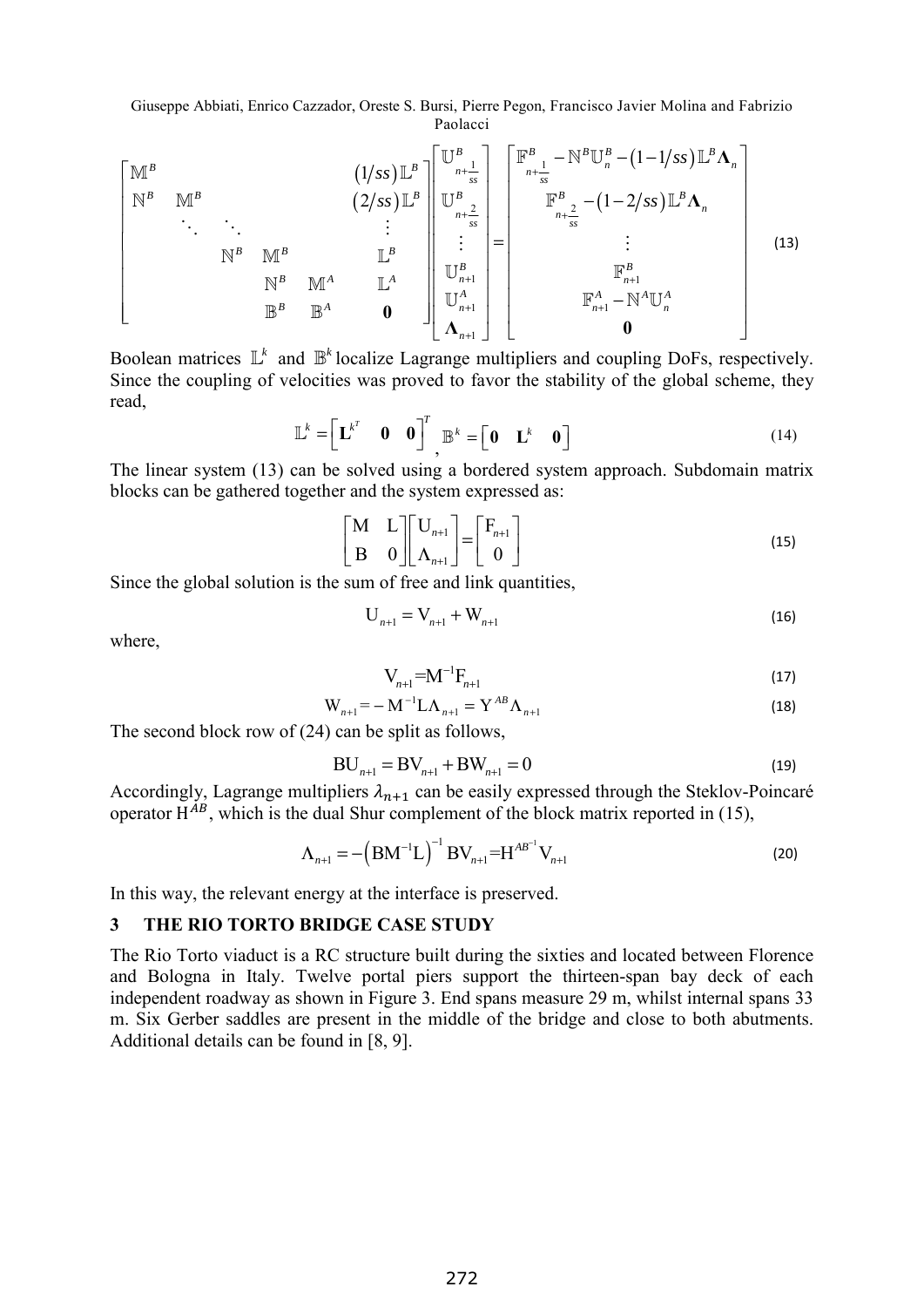

**Fig. 3**. Lateral view of the Rio Torto viaduct.

Solid and hollow circular cross section columns characterize short and tall piers, respectively. Relevant diameters measure 1200 mm and 1600 mm. The taller Pier #7 measured 41.34 m, whilst the shorter Pier #12 measured 13.80 m. Gerber saddles were removed in the isolated configuration where a pair of Concave Sliding Bearing (CSB) isolator were interposed between the deck and each pier. A comprehensive set of time history analyses of a refined FE model of the bridge was conducted in the OpenSees environment at both the SLS and ULS. With reference to the *as built* configuration, all piers showed hysteretic dissipation already at SLS. Conversely, time history analyses conducted in the *isolated* case proved that isolator pairs dissipated the most of hysteretic energy whilst piers remained in the linear range. A linear response of the deck was observed for both conditions. Moreover, numerical simulations highlighted that frame piers experienced in-plane deformations. In order to comply with the computational and control performance of the experimental facility for complex HSs, a reduced 88-DoFs substructured model of the viaduct was assembled for the *as built* and the *isolated* case [8, 9].In greater detail, the internal constraint setting was simplified and out-of-plane displacements of piers were fixed, whilst relative rotations among the deck and piers were released. Figure 4 depicts schematics of bridge configuration with node numbering, dimensions and frequencies of the four lowest eigenmodes. Nonlinear reduced S-DoF piers, provided transversal stiffness to the deck, whose cross sectional characteristics were  $A = 4.63 m^2$ ,  $Ix =$  $51.90 \, m^4$ ,  $Izz = 3.45 \, m^4$ ,  $Iyy = 0.10 \, m^4$ .



**Fig. 4**. Plan view of the reduced nonlinear models of the Rio Torto viaduct in: a) as built configuration; b) Isolated configuration. Dimensions in m;

As can be appreciated from Figure 4, Pier #9 and #11 were substructured in the laboratory together with related pairs of CSB isolators. The deck, remaining piers and related isolators were simulated numerically by means of reduced state space models. In greater detail, nonlinear S-DoF reduced models of piers were based on a modified version of the well-known Bouc-Wen mode. They were capable of reproducing the softening behavior predicted by the aforementioned refined OpenSees FE model. To this end, the factor  $1/(1 + \alpha x^2)$  was added to modify the linear component of the tangent stiffness and a *ρ* parameter was introduced to simulate the degradation of the linear stiffness  $k$ . The resulting formulation reads,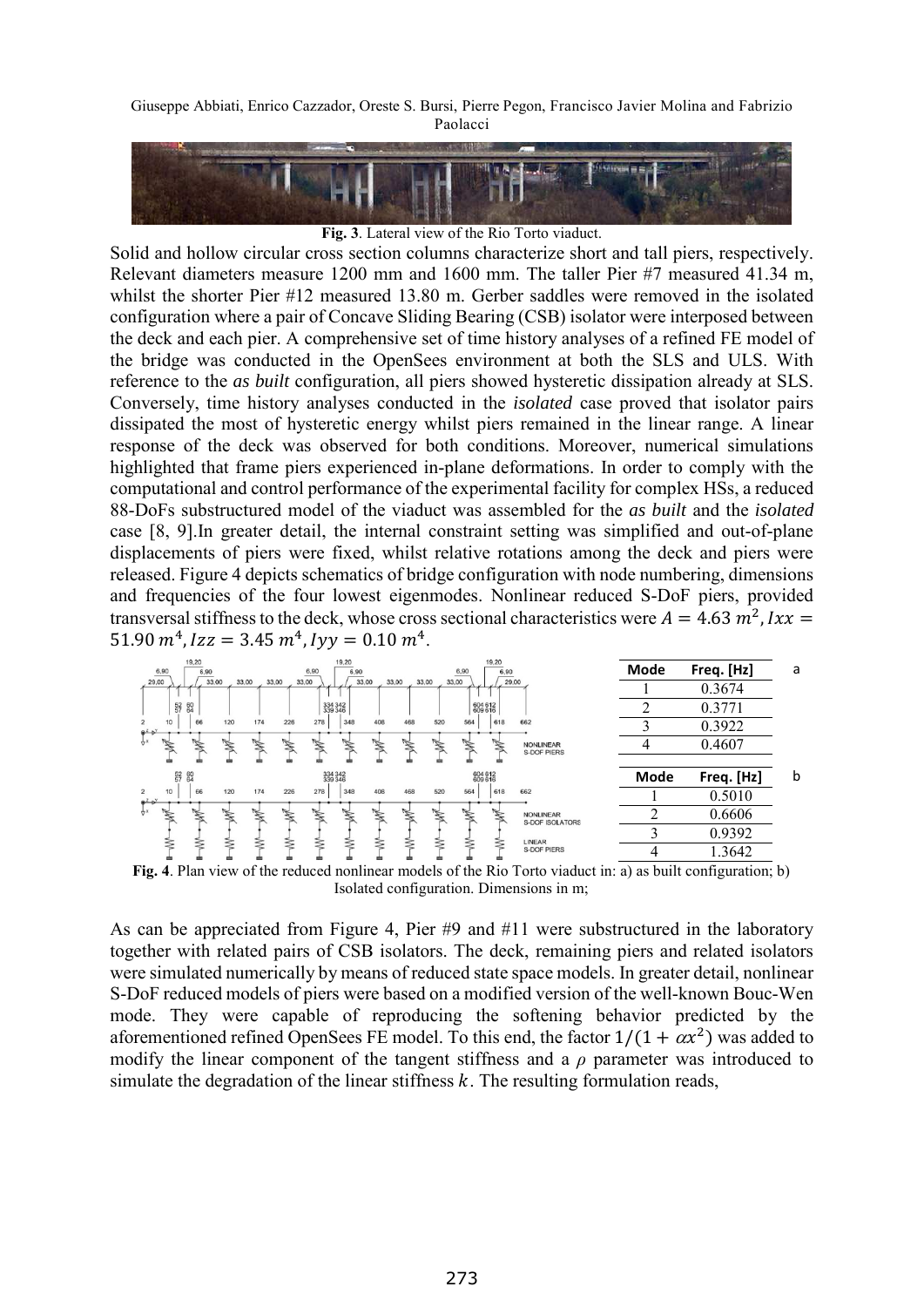$$
\begin{cases}\nr + c \cdot \dot{x} + m \cdot \ddot{x} = -f \cdot \ddot{u}_g(t) + p(t) \\
\dot{r} = \left[\rho \cdot k / \left(1 + \alpha \cdot x^2\right) - \left(\beta \cdot sgn(\dot{x} \cdot r) + \gamma\right) |r|^n\right] \cdot \dot{x}\n\end{cases}
$$
\n(21)

where  $\beta$ ,  $\gamma$  and *n* are parameters of the Bouc-Wen model. In order to decrease the number of nonlinear parameters, γ and *n* were set to zero and to one, respectively [10]. Because, reduced nonlinear springs were not capable of reproducing piers' behavior at their full operating range, a set of parameters was identified for each different limit state. In order to force a linear response of piers without damage, β and ρ were set to zero, respectively, in the *isolated* case. Single Friction Pendulum Bearing OpenSees elements embed a physical model that is able to replicates the slip mechanism of CSB devices. Because bilinear shapes characterize inherent hysteretic loops, the state space model proposed by [11] was selected to reproduce the NS of isolator elements. Although the effect of variable vertical loads was neglected in the NSs, simplified bilinear hysteretic models well reproduced the response of all OpenSees isolators. Identified values of all nonlinear parameters of both reduced isolators and piers can be found in [8, 9].

#### **4 NUMERICAL COMPARISON OF PROPOSED METHODS**

In the following, the algorithmic performance of the aforementioned algorithm are compared in a pure numerical setting. From the HS perspective, the behavior of link solutions is crucial. In fact, their magnitude directly reflects on smoothness of actuators trajectories. Along this line, the following analyses try to shed light on both link quantities, which force velocity continuity at the interface between the NS and PS. Figure 5 depicts a schematic of the isolated bridge model with particular emphasis to the substructuring scheme.



**Fig. 5**. Close up view on the substructuring scheme of the reduced nonlinear models of the Rio Torto viaduct in the Isolated configuration.

As can be appreciated from Figure 5, both interface Nodes #468 and #564 gather mass from both the deck and the related CSB isolator element. The last contributions is very small and entails high frequency eigenmodes on each 2-DoFs PS when detached from the overall bridge, i.e. in the decoupled configuration, hereinafter. In principle, resulting faster dynamics increase free displacements  $\mathbf{u}_{free}^B$  on the physical side, and therefore, that link displacements  $\mathbf{u}_{link}^B$  must compensate for within the subcycling time. As a consequence, actuators, which span free solutions, can potentially experience sharp trajectories that reduce the quality of the test. In order to mitigate such effect, part of the mass on the deck side -NS- is moved on the isolator side -PS-. Since both contributions share the same nodes, the overall dynamics remains unchanged and eigenfrequencies of the decoupled PS are pleasantly reduced. As a result, the PS benefits of smaller link displacements  $\mathbf{u}_{link}^B$ , and therefore, actuators experience smoother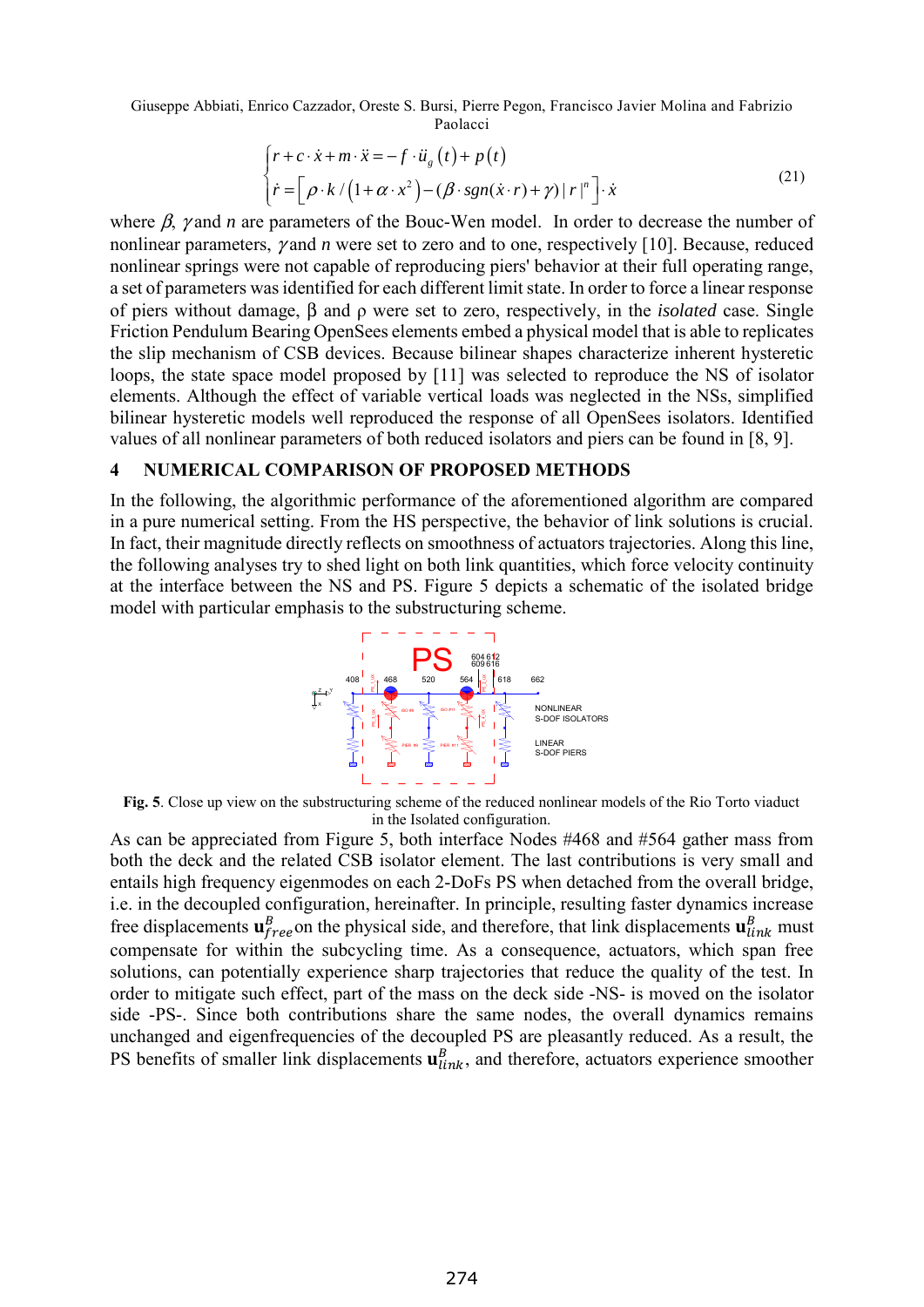trajectories. The mass fraction parameters  $m_f$  was introduced to modulate the mass transfer among NSs and PSs as follows,

$$
\mathbf{M}_i^B = \mathbf{M}_i^B + m_f \cdot \mathbf{M}_i^A, \mathbf{M}_i^A = (1 - m_f) \cdot \mathbf{M}_i^A
$$
 (22)

where the subscript  $i$  stands for interface; accordingly, mass matrices of (22) must be intended confined to interface DoFs. Therefore,  $M^{A'}$  and  $M^{B'}$  matrices characterize the interface DoFs masses of the PS and the NS, respectively, during HS. For the sake of clarity, Table 2 summarizes the eigenfrequencies of the decoupled 4-DoFs PS for different values of the mass fraction parameter.

| Table 2 - Eigenfrequency of the decoupled PS |        |                     |       |       |  |
|----------------------------------------------|--------|---------------------|-------|-------|--|
|                                              |        | Mass fraction $m_f$ |       |       |  |
| Mode                                         | 0.001  | 0.005               | 0.05  | 0.95  |  |
|                                              | 2.36   | 2.32                | 1.96  | 0.76  |  |
|                                              | 3.56   | 3.50                | 2.98  |       |  |
|                                              | 135.82 | 61.81               | 23.03 | 13.69 |  |
|                                              | 174.67 | 79.45               | 29.53 |       |  |

As can be appreciated from Table 2, a very small contribution of 0.005 already halves isolator eigenfrequencies. Clearly, such high frequency modes are not present in the PS of the as built configuration. Therefore, the isolated bridge is considered to compare algorithmic performance. In this preliminary study, coarse time step quantities are analyzed. Future investigations will shed light also on subcycling solutions. The same coarse time step was considered for both algorithms, i.e.  $\Delta t^A = 1/1024s$ . Moreover, a Newmark implicit scheme -  $\nu = 0.5$  and  $\beta =$ 0.25 - was applied to both subdomains. In order to estimate errors, a reference solution was calculated considering a monolithic implementation of the Newmark implicit scheme with a time integration step  $\Delta t = \Delta t^A/100$ . All reported results refer to the transversal displacement DoF of Node #468, which connects Pier #9 and related isolator to the deck. In detail, Figures 8 and 10 compares link displacement histories obtained from both the PM and the modified PH methods for different subcycling and mass fraction setting.



**Fig.6** - PM method: link displacement solutions in the case of: a)  $ss = 1$ ,  $m_f = 0.001$ ; b)  $ss = 1$ ,  $m_f =$ 

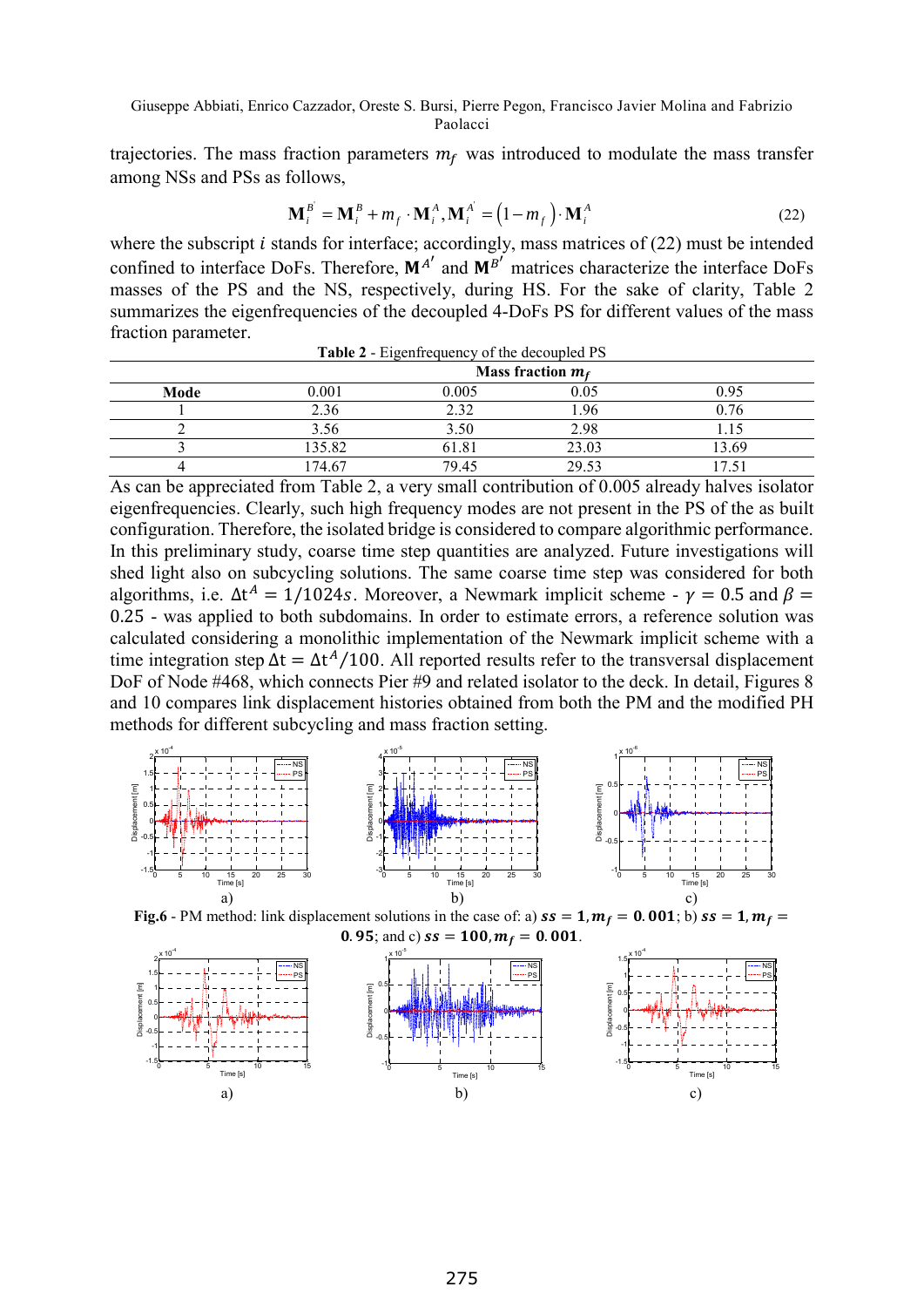#### **Fig. 7** - Modified PH method: link displacement solutions in the case of: a)  $ss = 1$ ,  $m_f = 0.001$ ; b)  $ss =$ 1,  $m_f = 0.95$ ; and c)  $ss = 100$ ,  $m_f = 0.001$ .

As can be appreciated from Figures 6a, 6b, 7a and 7b, given the same subcycling ss the mass fraction parameter affects *link* displacements that prevail where the mass is smaller, and both the PM and the modified PH algorithms show the same behavior. Conversely, as can be observed in Figures 6c and 7c, only the PM method can benefit of subcycling for reducing displacements on the PS.

## **5 THE EXPERIMENTAL FRAMEWORK FOR HYBRID SIMULATION**

A comprehensive set of HSs of the viaduct was conceived. The PM method was selected as parallel partitioned time integrator. Its inherent subcycling capabilities permit the synchronization of the two separated integration processes that involve both NSs and PSs with a coarse time step  $\Delta t_A$  and a fine  $\Delta t_B$  and, respectively. As a result, smooth actuator trajectories were achieved. In this particular case, an extended time scale  $\lambda = 200$  was assumed together with a subcycling parameter *ss* equal to 250. As result,  $\Delta t_A = 2.5$  ms was applied to NSs, whilst  $\Delta t_B = 0.01$  ms was selected for PSs. Thus, actuator displacement commands were generated on the PS at the controller rate of 500 Hz. An additional computational driver ran the Cast3m FE model of the NS. 2.5 scale mock-up models of Piers #9 and #11 were experimentally substructured in the ELSA laboratory. Since gravity loads did not play an important role on piers, Procedure #2 proposed by [12] was selected for specimen scaling. Therefore, scale factors S and S<sup>2</sup> were applied to displacements and forces, respectively. Hence, both stress and strain quantities were preserved. Several HSs were carried out. Figure 8 depicts the experimental setup and the hysteretic response of Pier #9 during Test k09 and Test l02, which correspond to the as built and the isolated configuration at ULS, respectively.



**Fig. 8**. a) 1:2.5 mock-up scale specimens of Piers #9 and #11; b) vertical loading system of frame piers. c) Comparison of hysteretic loops of HS k09 and l02, i.e. as-built and isolated configurations at ULS, respectively, for Pier #9

As can be appreciated from Figure 8c, HSs proved the effectiveness of the retrofitting scheme based on CSB isolators.

## **6 CONCLUSIONS**

Mixed implicit/explicit multi-time partitioning methods are ripe for a profitable application to HS. From this perspective, the present paper presents a preliminary study on the performance of the PM and modified PH methods tailored to hybrid systems. A twelve-pier reinforced concrete was introduced as reference case study. Comparisons were done in term of link displacement quantities, which must entail smooth actuator trajectories. During HS umerical